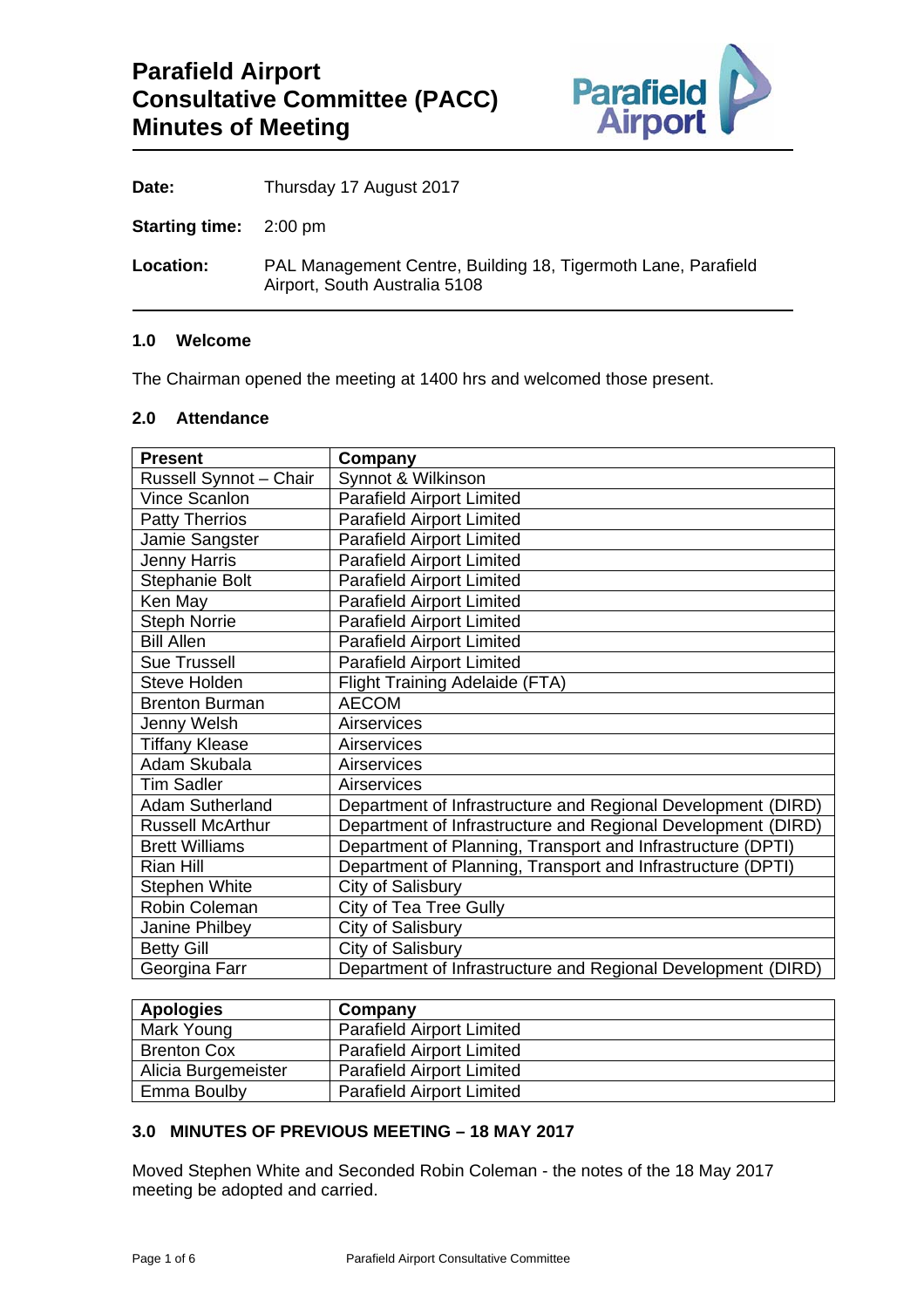# **4.0 CORRESPONDENCE**

#### **4.1 Correspondence In:**

- Reports
- City of Salisbury Water Harvesting Scheme (please refer item 7.6)

#### **4.2 Correspondence Out:**

- Reports, Previous Minutes and Agenda
- Thank you letter to Brett Fundak for his PACC participation since 2004

# **5.0 ACTION ITEMS**

# **5.1 Public Safety Zones from the Commonwealth – ongoing item**

Please refer item 7.1.

#### **5.2 Update on Park and Ride**

This item was covered in the DPTI Planning report. The detailed design work is close to completion with construction in late 2017 (pending approvals).

#### **5.3 Approval of Terms of Reference**

The final Terms of Reference were circulated to all members and have been adopted. The Chair thanked members for their contributions.

#### **5.4 Acronyms List**

Please refer item 7.1.

# **6.0 AIRPORT UPDATE**

**6.1 Parafield Airport Limited (PAL) Report –** The following was noted: Parafield Manager Travis Brown resigned from PAL effective 11 August 2017. The appointment of the new Parafield Manager will be announced shortly. The report was tabled and taken as read.

**6.2 Property and Development and Land Use Report –** The report was tabled and the following was noted: PAL have approved the SA Ambulance Merit Use application. There is no update on the future of the Master's site at this stage.

**6.3 Environment Report –** The report was tabled and the following was noted: PAL received an email from the City of Salisbury regarding a colony of flying foxes that have moved into the Salisbury Downs area. A Flying Fox Working Group has operated for several years, focussing on the colony residing in the Botanic Gardens. It can be arranged for the City of Salisbury to attend the next meeting. PAL thanked the City of Salisbury for passing on this information.

**6.4 Planning Co-ordination Forum (PCF) Report –** tabled with the following noted: The Forum discussed the ongoing SA planning reforms and it was agreed that the Forum Chair would write to DPTI, seeking the opportunity for the PCF to provide input into the aviation/airport planning aspects of the State Planning Policy and Planning & Design Code.

**6.5 Technical Working Group (PATWG) –** Nothing to report to Committee.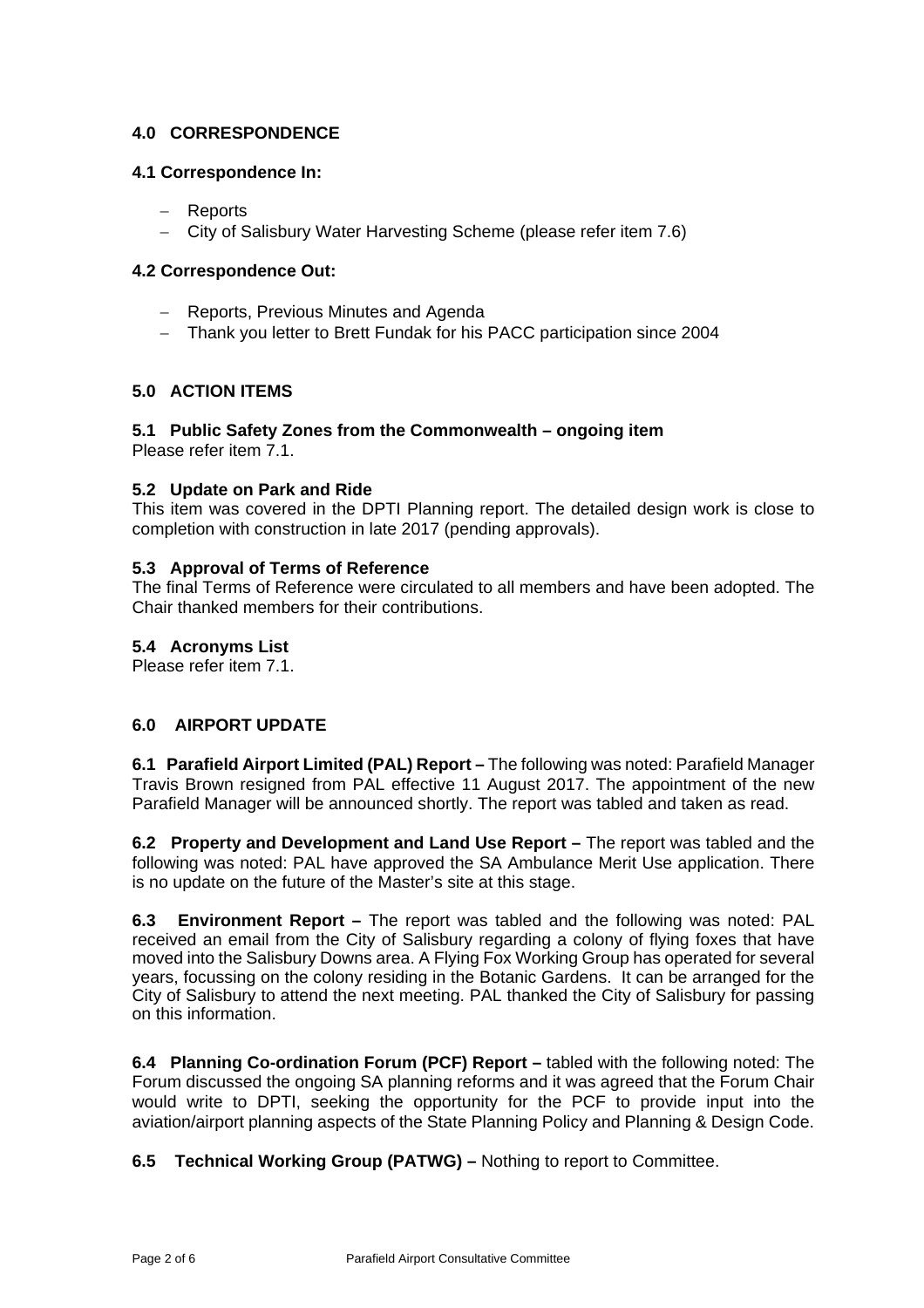**6.6 2017 Master Plan Update –** The Preliminary Draft Master Plan is available for public comment (24 July - 18 October 2017). A Public Meeting will be held on Thursday 31 August 2017 at 7pm at St John's Anglican Church. An Open Day will be held on Tuesday 12 September 2017 from 12-3pm at Parafield Airport Limited. The above dates have been advertised in the local Messenger Press, in the Advertiser, on the PAL website and in the Council office.

PAL is also meeting with the City of Salisbury today and have another Council meeting planned for the 4<sup>th</sup> of September.

USBs of the Master Plan were provided at the meeting.

# **7.0 COMMUNITY AND AIRPORT AGENCY UPDATE**

# **7.1 Federal Department of Infrastructure and Regional Development Report –**

Report was tabled with the following items noted: The NASG met on 2 August. The main topics included Public Safety Zones, Helicopter Landing Sites and review of guideline B (Windshear). The Helicopter Landing Sites and Windshear guidelines are close to the public consultation phase and DIRD will provide more information in due course and encourage any feedback. The Public Safety Zones draft proposals are well advanced and the first step is to consult with key aviation stakeholders. The next NASG meeting will be held in November and the above guidelines are the last guidelines sitting under the NASG for development.

A Committee member asked a question about Drone safety plans around airports. CASA are conducting a formal review at the moment regarding drone operations in and around airfields. The Department will wait for the recommendations from the CASA review.

Consideration of the amendments to the Airports Act will likely take place in March 2018 after the Australian Transport Safety Bureau investigations into the Essendon Airport incident.

The Department in Canberra are going are reviewing the regulations under the Airports Act. These regulations have a 10-year lifespan and if they are not re-made they will disappear. The Department will review the regulations over the next 12 months as they sunset in April 2019. The regulations include the Airport Building Control, Environment, and Airport Regulations and control 'on Airport' regulations. The Department have engaged a consultant to make sure all the public consultation phases line up.

The Air Navigation Aircraft Noise Regulation 1984 sunsets on 1st April 2018. The Department is about to conduct targeted consultation with airlines. The amendments won't come into effect until 2020.

The new international noise standards that the International Civil Aviation Organisation (ICAO) agreed to for propeller driven aircraft will incorporate two new noise standards. The review will be conducted throughout September and October with changes to likely take effect next year.

The Department has been going through a public consultation process around amending (tightening) the Adelaide Airport Curfew Dispensation guidelines (not a change to the curfew itself). The public consultation closes on 25 August 2017 and updating and implementing new guidelines in October 2017.

**7.2 State Department of Planning, Transport and Infrastructure Report –** tabled with the following noted: Sharp Airlines discontinued flying from Adelaide to Port Augusta in May. Rex will commence flying this route on Monday 11 September 2017.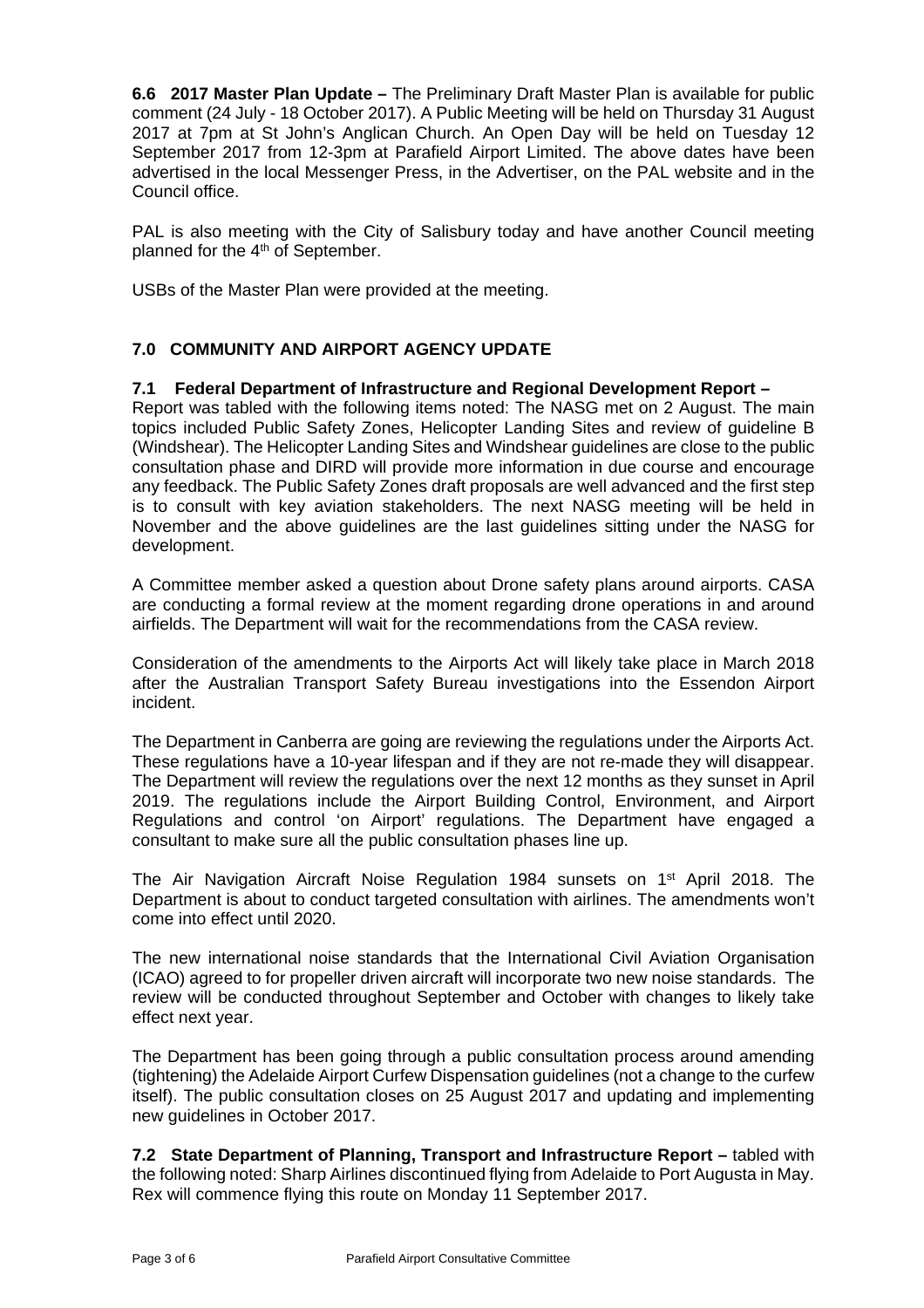**7.3 Airservices Australia (ASA) Report –** The following was noted: A demonstration of the online noise report was provided. The online noise report includes movements, flight paths, runways, noise monitoring, circuit training, complaints and investigations and community consultation. The training data is plotted on Google Maps.

By ASA reporting on issues it can identify areas of common concern in particular suburbs or areas around a single airport, or across airports, and use this information to determine whether all noise mitigation opportunities have been explored and challenged.

A Committee Member thanked ASA for the informative presentation. A question was asked around complaint vs complainant data and if the data is retained. The data is held in a database but not reported.

Airservices online noise reporting which can be accessed here http://www.airservicesaustralia.com/publications/noise-reports/noise-reports/

The method to lodge a complaint or make an enquiry about aircraft noise or operations with Airservices Noise Complaints and Information Service (NCIS) were noted:

- directly via **WebTrak** www.airservicesaustralia.com/aircraftnoise/webtrak/
- using Airservices **online form** www.airservicesaustralia.com/aircraftnoise/about-making-a-complaint/how-tomake-a-complaint/
- **by calling** 1800 802 584 (freecall). The hotline is staffed Monday to Friday, excluding public holidays, from 9 am-5 pm Sydney time.
- by **fax** (02) 9556 6641 or
- by **mail** Noise Complaints and Information Service PO Box 211, Mascot NSW 1460

# **7.4 Aircraft Noise Ombudsman Report –** Nothing to report to Committee.

**7.5 Flight Training Adelaide (FTA) Uni SA Aviation Academy Report –** The following was noted: FTA student numbers are at approx. 120 and expect numbers to stay like this until Christmas time. A new Cathay Pacific course to start on 4 September.

**7.6 City of Salisbury –** The following was noted: During the 2016/17 financial year, 410ML of recycled stormwater was provided from the Parafield MAR scheme to community and commercial customers across the City of Salisbury. A total of 611ML of urban stormwater was treated and injected at Parafield Airport.

**7.7 City of Tea Tree Gully –** Nothing to report to Committee.

# **8.0 OTHER / NEW BUISNESS –**

# **9.0 PRESENTATIONS**

# **9.1 NAFP MDP Presentation**

No presentation provided as the State Government announced on 30 June that it was withdrawing its interest in this project.

# **9.2 PAL 2017 Master Plan Presentation**

The Preliminary Draft Parafield Master Plan is available for public consultation and written submissions close on 18 October 2017. The addendum will be lodged in early November.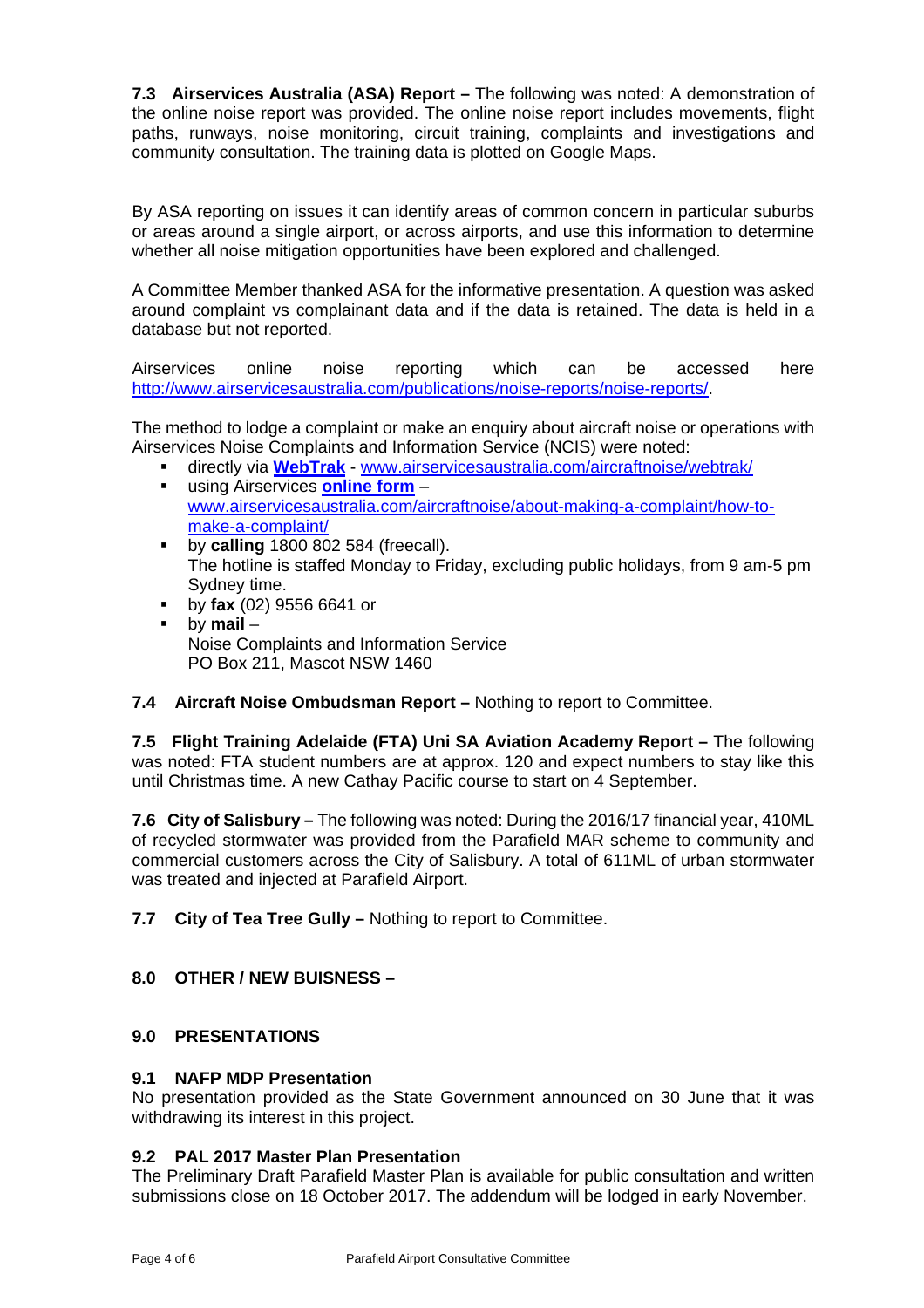There are a number of differences between the 2012 and 2017 Master Plan including the removal of separate volumes, new chapters have been added, changes to Precinct Structures and the inclusion of NASF guidelines. A number of background studies have been undertaken including traffic forecasts, socio-economic drivers, runway capacity analysis and road traffic access studies which take into account on-airport developments.

Chapter 3 of the Master Plan includes information about the location of the airport, history of the airport and economic significance. The economic contribution to Parafield Airport for total direct employment will increase by 34%. The total value of Parafield Airport to the Gross State Product is \$262.8 million.

Aircraft movement forecasts are based on historical trends and Parafield and major Australian GA airports, Economic forecasts for State and Australian GSP, GDP data and Inputs from major operators. Transport Futures International (TFI) used the SA GSP as a main driver for forecasting. For GSP, TFI compiled forecast growth using SA Government Budget, Australia Energy Market Operator (AEMO) forecasts and Deloitte Access Economics. Ultimate Practical Capacity defined by AIRBIZ at 450,000 movements was noted as a theoretical exercise.

There was discussion about the practical capacity of the airspace with flights moving to Leigh Creek. There was also discussion about the peaks of the past/ forecast movement data.

Aircraft Noise Modelled using Integrated Noise Model (INM) 7.0d (US Federal Airports Authority). The Model was updated since 2012 with more data and noise profiles for aircraft types. The most significant change was the use of ASA Short –term noise monitoring data – specific data for each flight, runway use, aircraft type, time, 24 hours data, etc.

The Land Use Planning Zone includes buffer and conservation areas. The Precincts are further divided into five Precincts which reflect their intended use/activities

- Airport Business Precinct (combination of Kings and Central Precincts);
- Commercial Precinct (combination of Commercial Estate and Levels Precinct); and
- Enterprise Precinct (renaming of Cross Keys Precinct).

Planning for the Airport and each Precinct is compliant with the State and Local Government Planning schemes and policies.

The Land use planning under the Airports Act decision matrix has been developed - merit, envisaged, non-complying/ development assessment approval, building activity works and approval, construction works, operational management and no proposed changes to the OLS or PANS-OPS. The Sustainability policy has been reviewed but the same message applies – we value sustainability.

The forecast growth in aeronautical and non-aeronautical activity will generate increased road traffic movements into and out of the airport. These increased movements have been modelled and traffic infrastructure requirements to meet the anticipated demand have been detailed. Analyses included both private and public transport modes. The State Government have made some major improvements such as the new Northern Connector road going to the West of the Airport. A future freight rail line has been proposed but not in the next 5 year plan.

PAL was the first general aviation airport in Australia to achieve Level 3 accreditation for 'Reduction' in the Airports Council International Airport Carbon Accreditation Program. It was also the first Australian airport along with Adelaide Airport to develop a Climate Adaptation Plan.

Chapter 11 explains the detailed development program for the first 5 years and in lesser detail for the following five years. Many triggers for particular developments are needs